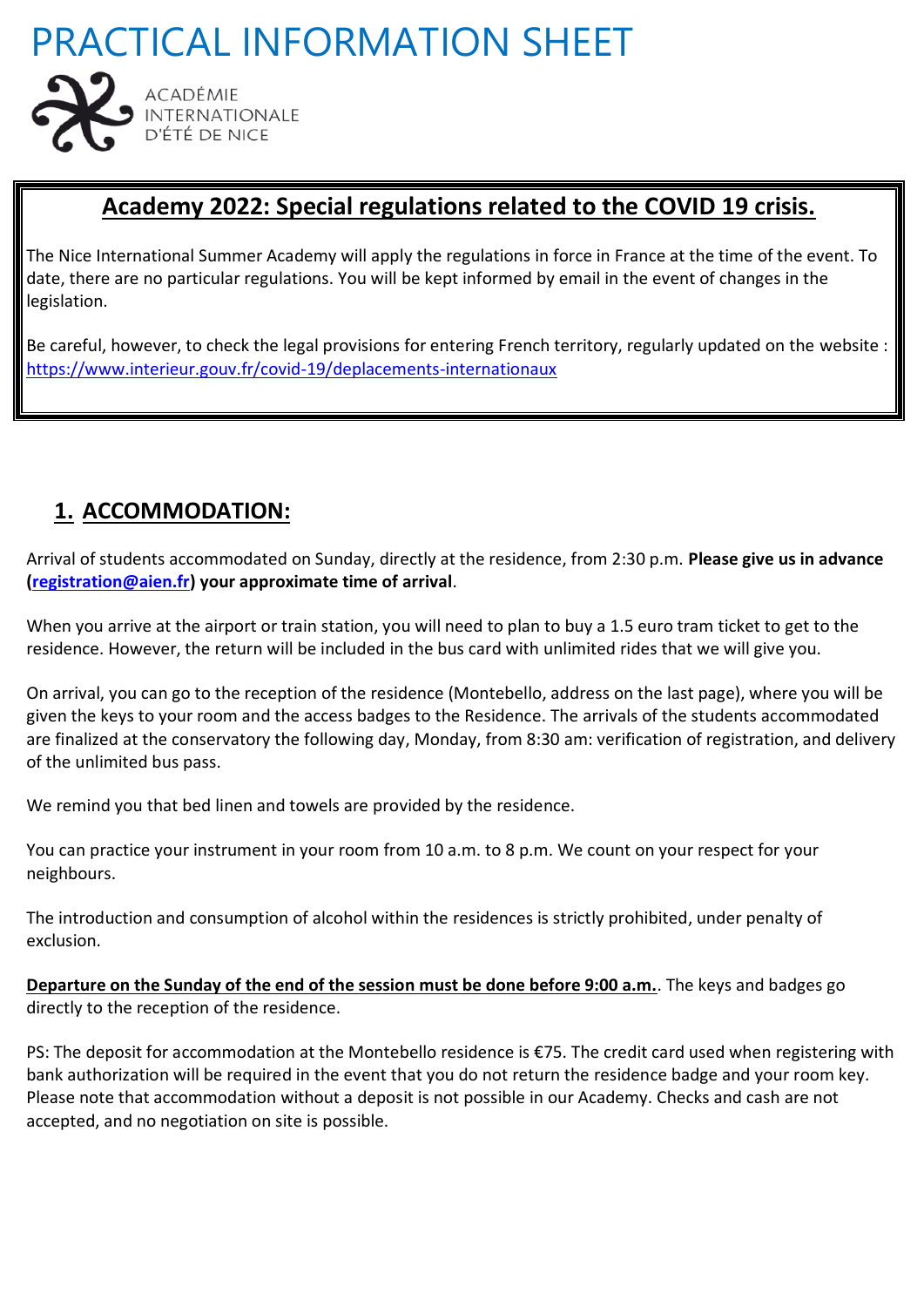



### **2. FOR ALL STUDENTS**:

You will receive one week before your session your student card by email in dematerialized format. You can keep it on your smartphone or print it. Your student card will display your registration information, as well as the number of your work studio within the conservatory.

All students are welcome on Mondays from 8:30 a.m. to 2 p.m. It is an obligation to present yourself to our team in the hall of the conservatory.

You will meet your teacher on Monday afternoon to organize the timetable for your master class. Your teacher's classroom is noted on the bulletin board in the conservatory lobby. Classes officially start on Monday at 2 p.m.

#### **IMPORTANT**:

- **In accordance with the AIEN's T&Cs, all payments must be cleared. If not, the student will be on the waiting list and will not be guaranteed access to the desired Master Class.**
- **A recent and similar photo of you must appear on your student account. It is mandatory to be able to enter the Conservatory. An ID will also be required.**
- **For underage students, please email us at registration@aien.fr for a disclaimer. This discharge will be requested at the entrance to the Conservatoire.**
- **Rules of procedure Conservatory, canteen and Residences: we invite you to read the rules of procedure available at the entrance to the conservatory. You are required to respect them**.
- STUDIOS: Each week you will be assigned a new working studio number. You have access to the work studio from 8:30 a.m. to 8:30 p.m., starting on Sunday afternoon (Monday morning for students in the first session). You share the studio with another student from your master class (2 depending on availability). A schedule of the room will be displayed on the door, please fill it out fairly in agreement with all the occupants.
- LIBRARY: The library will be able to lend you scores in exchange for an identity document from Monday to Friday from 2 p.m. to 5 p.m., for a maximum of 3 documents and for a period of 24 hours only. Use of computers and photocopying prohibited.
- NICE CLASSIC LIVE: All students can, on presentation of the student card, have free access to the "Nice Classic Live" concerts throughout the period. Your entrance to the concert will always be after the entrance of the public. Your place will be determined based on available places.
- AUDITIONS AND STUDENT CONCERTS: An end-of-session concert will take place every Saturday at 6 p.m. on the Nice Classic Live stage. You must register with your teacher to take part.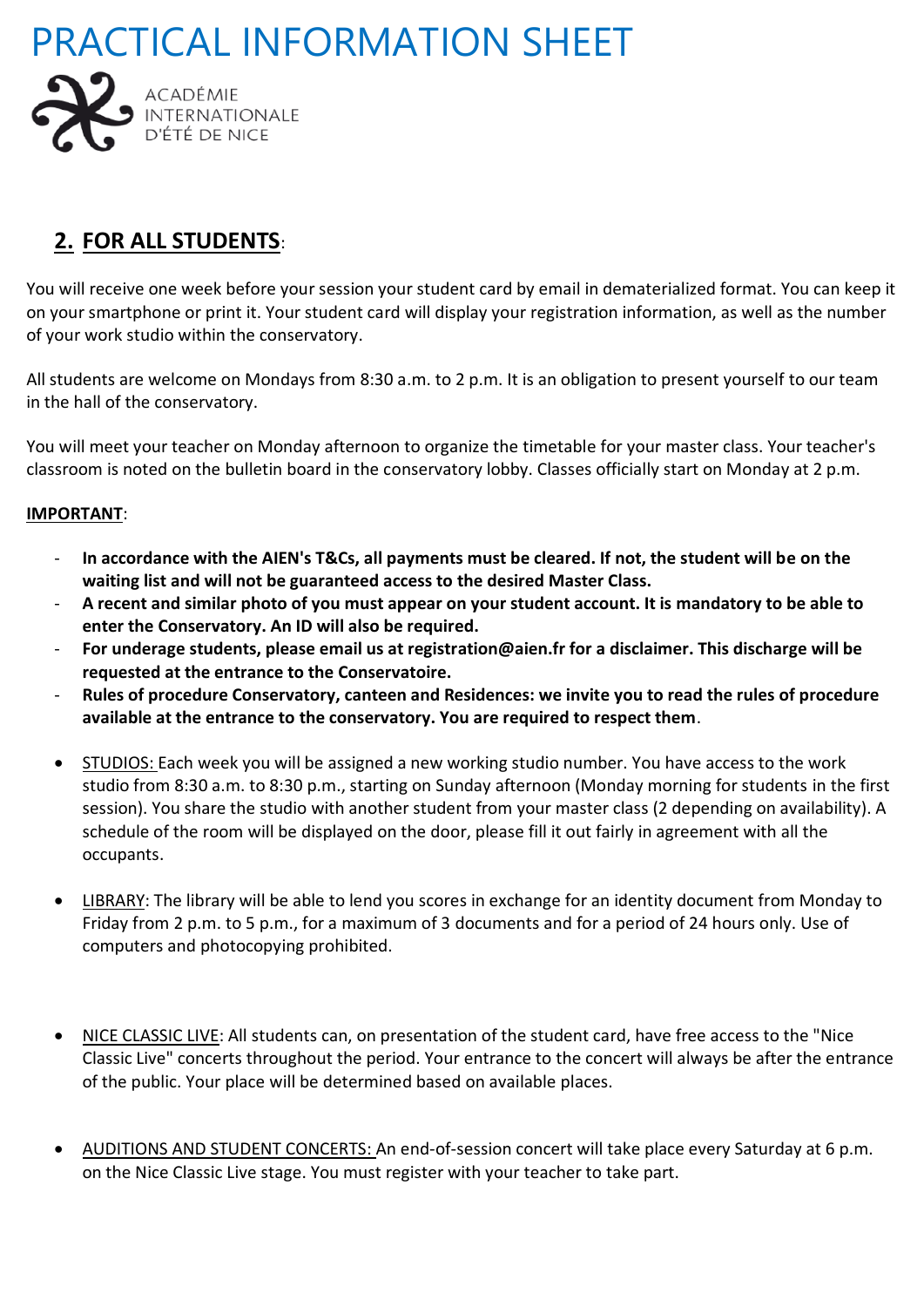

- OPTIONS:Different options are available for your master class session, do not hesitate to discover them on our website: Keyboard harmonization, piano accompaniment, coaching and mental preparation for competitions, chamber music, or professional video model. Do not hesitate to contact us on [registration@aien.fr](mailto:registration@aien.fr) for additional information.
- DIPLOMA :A diploma attesting to your participation in the course will be given to you during a gathering with all the participants and the teachers of your session. This ceremony will take place on Saturday at 2:00 p.m. in the open-air theater of the conservatory.

## **3. MEAL :**

All meals are taken at the conservatory.

- For residents: Breakfast at the conservatory from 8.15 a.m. to 9 a.m. / Dinner from 6.30 p.m. to 8 p.m.
- For all students (except dancers): Lunch from 11:30 a.m. to 1:30 p.m.

## **Dance Academy**

Arrival Monday at 8:30 a.m. at the reception of the conservatory, then meeting with the teaching team of the course at 9:00 a.m.

As a reminder: lunches are not included in the price of the dance workshop, nor in the accommodation package which includes breakfasts and dinners only. You can book lunches on the website.

The outfits are your choice throughout the course except on Saturday, demonstration day, for the classic:

- the girls must be in a black tunic, pink tights
- boys in gray tights / white T-shirt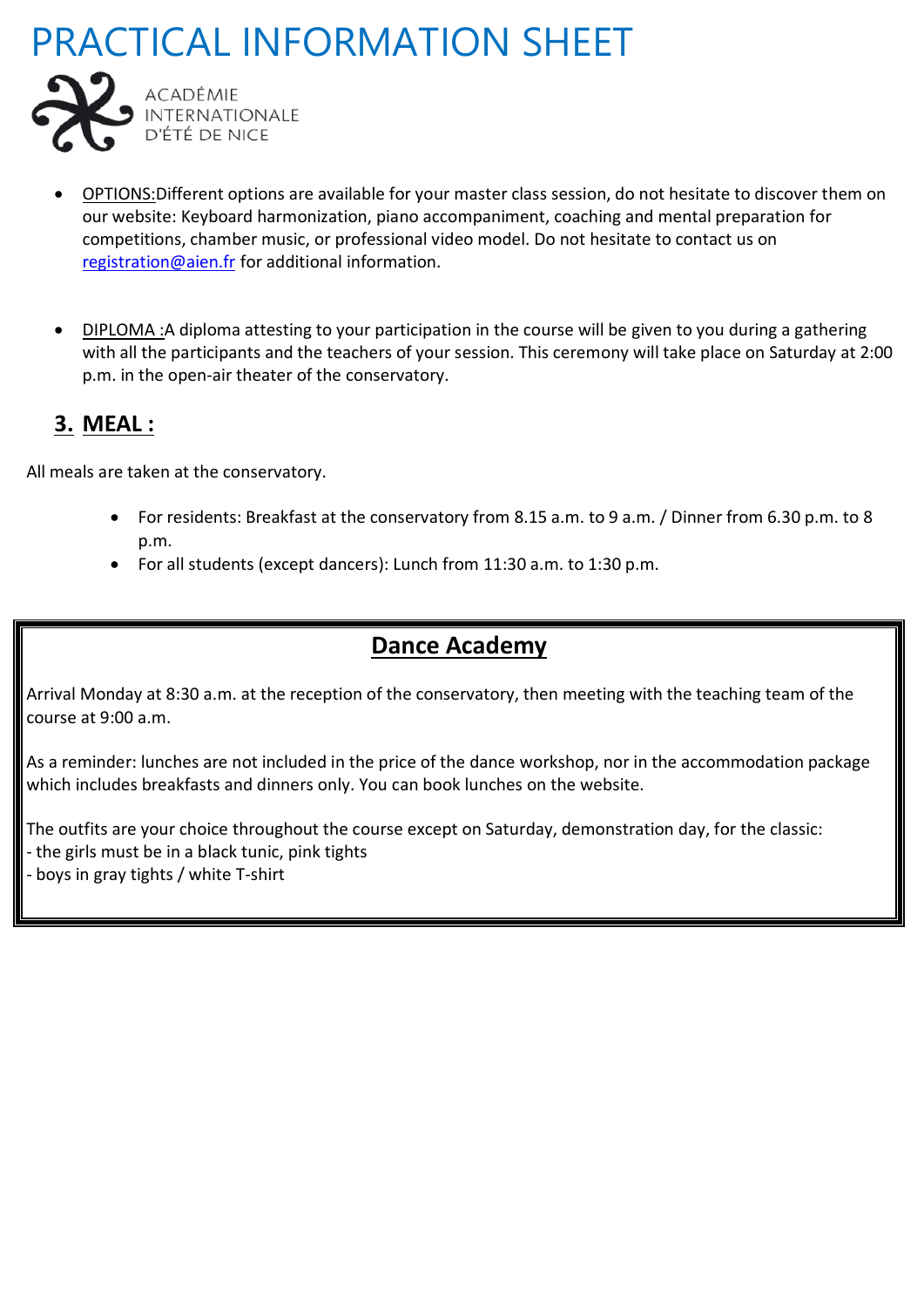

## **ADDRESSES AND PRACTICAL INFORMATION**

- Nice Conservatory,127 Avenue de Brancolar, 06100 Nice
- Residence Montebello:96 Avenue Valrose, 06106 Nice
- Nice Classic Live concerts take place in the cloister of the monastery of Cimiez, Place Jean-Paul II Pape, 06000 Nice
- **laundry**: A launderette is available at the Montebello residence, you can go to the reception of the residence for more information. For non-accommodated students: Laverie Concept (102 avenue Saint Lambert) / Laverie Borriglione (14 Avenue Alfred Borriglione)
- **Photocopies and Printing**: not possible at the conservatory but in the copy shops: Fac Imprimeur Boutique Nord (46 Avenue Alfred Borriglione, right next to the Valrose Université tram stop) // Corep Nice– Sciences (110 Avenue Saint Lambert, not far from the Valrose University tram)
- **Shopping:** Monoprix (8 avenue de Flirey, 12-15 mins walk from the conservatory) // SPAR Av. Reine Victoria 51-53, 06000 Nice (10min walk from the conservatory) // Carrefour City Valrose (42 Avenue Alfred Borriglione, just next to the Valrose University tram stop) // Monop' (55 Avenue Alfred Borriglione, right next to the Valrose University tram stop) // Carrefour Market (17 Avenue Desambrois, 06000 Nice) //
- **PCR or COVID antigen test**: You can perform these tests in most pharmacies or in the laboratory. You will find a pharmacy 5 min walk from the conservatory (20 Avenue de Flirey), as well as a medical analysis laboratory (24 avenue de Flirey). If you need to be tested for your return, consider making an appointment.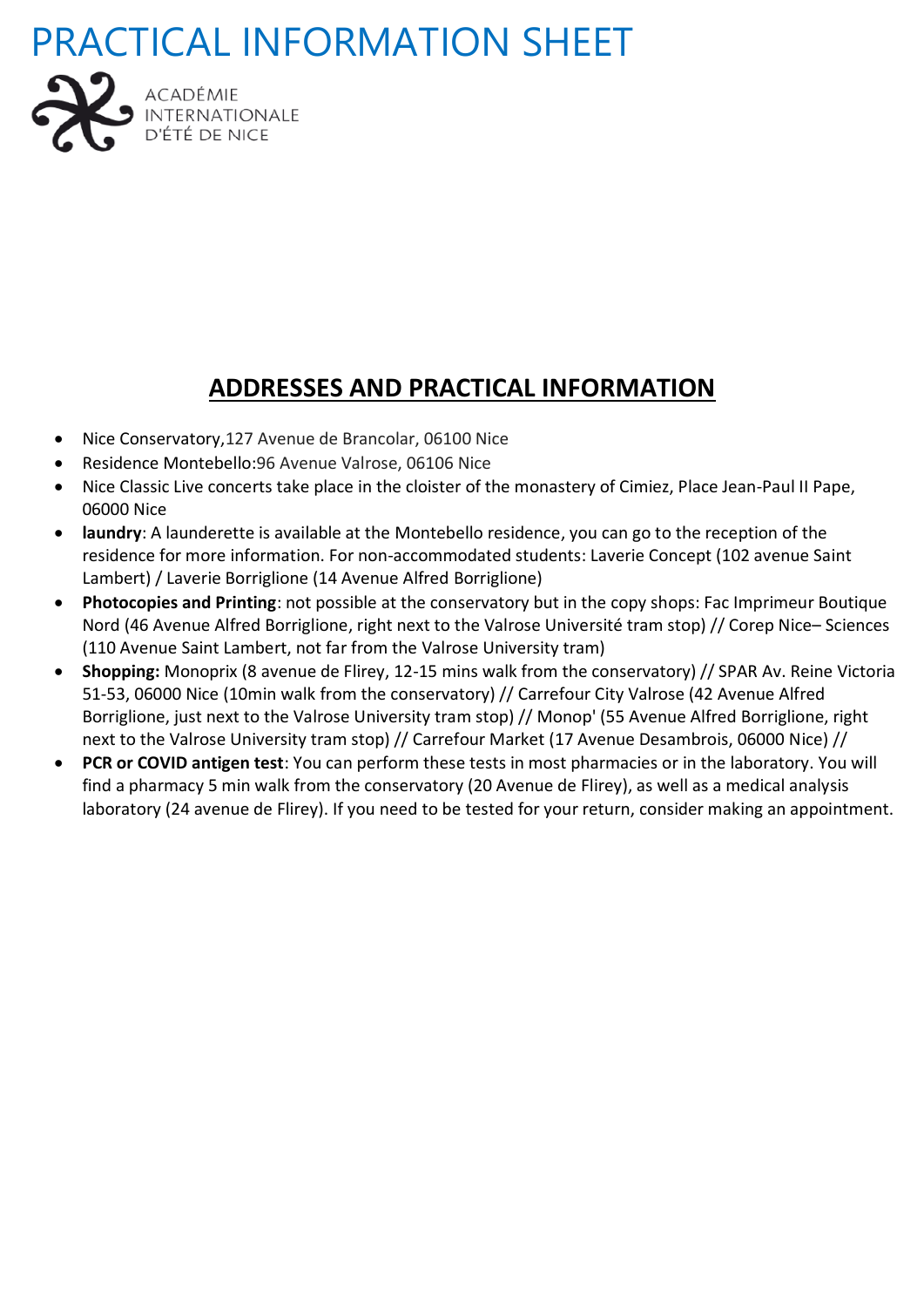



## **USEFUL ROUTES + MAPS**

### 1. Airport-Residence Montebello:

Tramway 2 (towards Port Lympia)→change Station Jean Médecin→take Tramway Line 1 (direction Henri Sappia) → Valrose University stop.

Taxi: about 20 mins

### 2.SNCF station at Residence Montebello:

Tram Line 1 (direction Henri Sappia)⇢Valrose University stop.

Taxi: about 10 min

Information:From the Valrose university tram stop to the residence

-By Bus N°37 at the Doyen Lépine stop (direction Résidence Universitaire Montebello)⇢stop Residence Universitaire Montebello (terminus)

- On foot (about 10min)

For access to Montebello from the Valrose Université stop: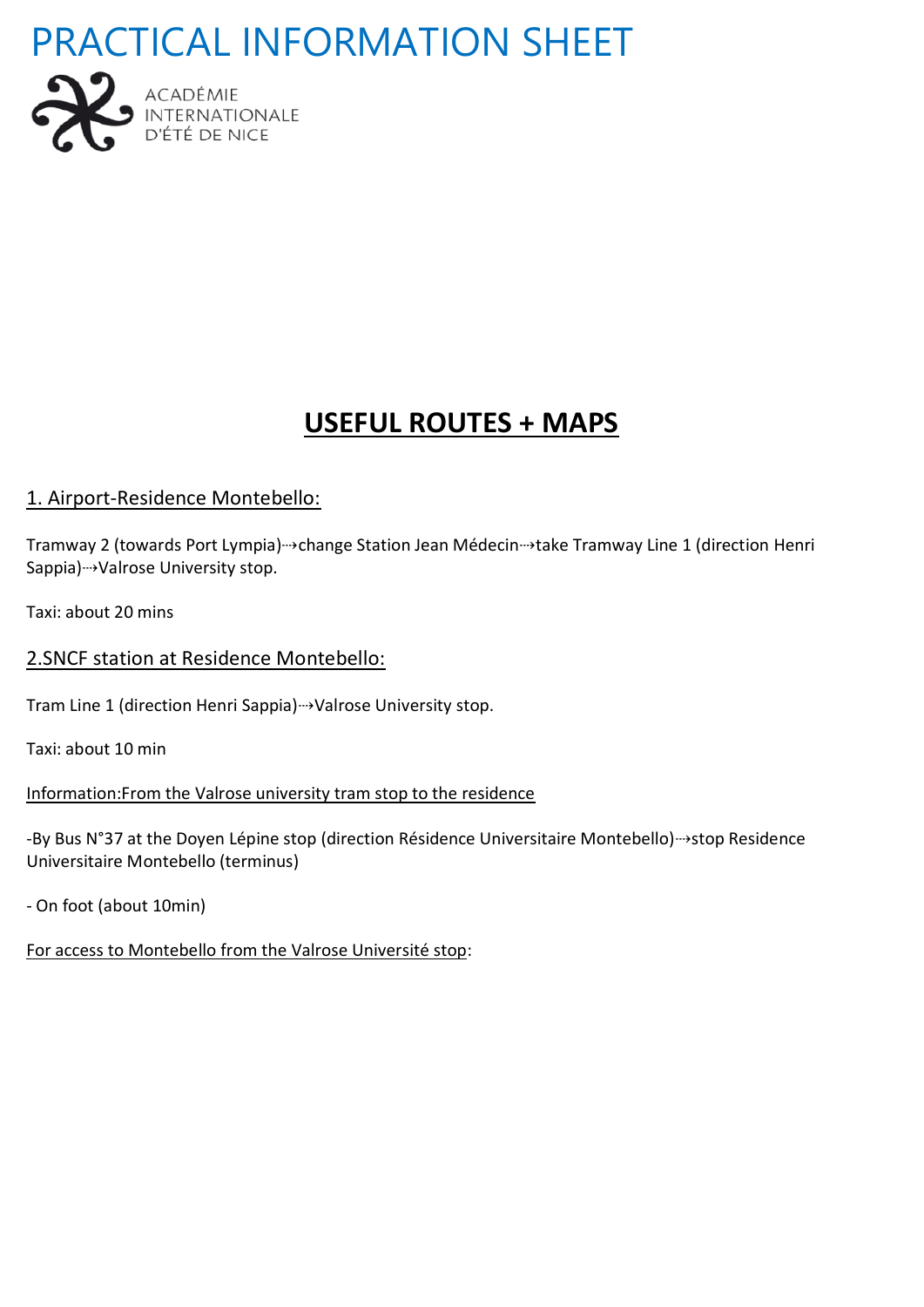**ACADÉMIE** 

**INTERNATIONALE** D'ÉTÉ DE NICE



Pedestrian path gate access: press the gray button on the right down the few steps, but the badge is necessary at the exit from the pedestrian path, the same for the return to the residence. The badge is presented twice.

Access through the entrance gate: At the exit, present the badge on the reader located on the left. At the entrance, present the badge to the reader located on the left on the side, between the large gate and the wall.

It is strictly forbidden to block or climb the door, the gates and the gates.

In the event of a problem, call reception. Access control is verifiable from the administration workstations.

Parking: the gate is strictly prohibited for motorized vehicles between midnight and 6 a.m. If returning late, the vehicle will park in the public car park on avenue Valrose and the return to the residence will be from the gate via the footpath.

#### 3. Residence Montebello – Conservatory:

On foot via the shortcut (less than 20min).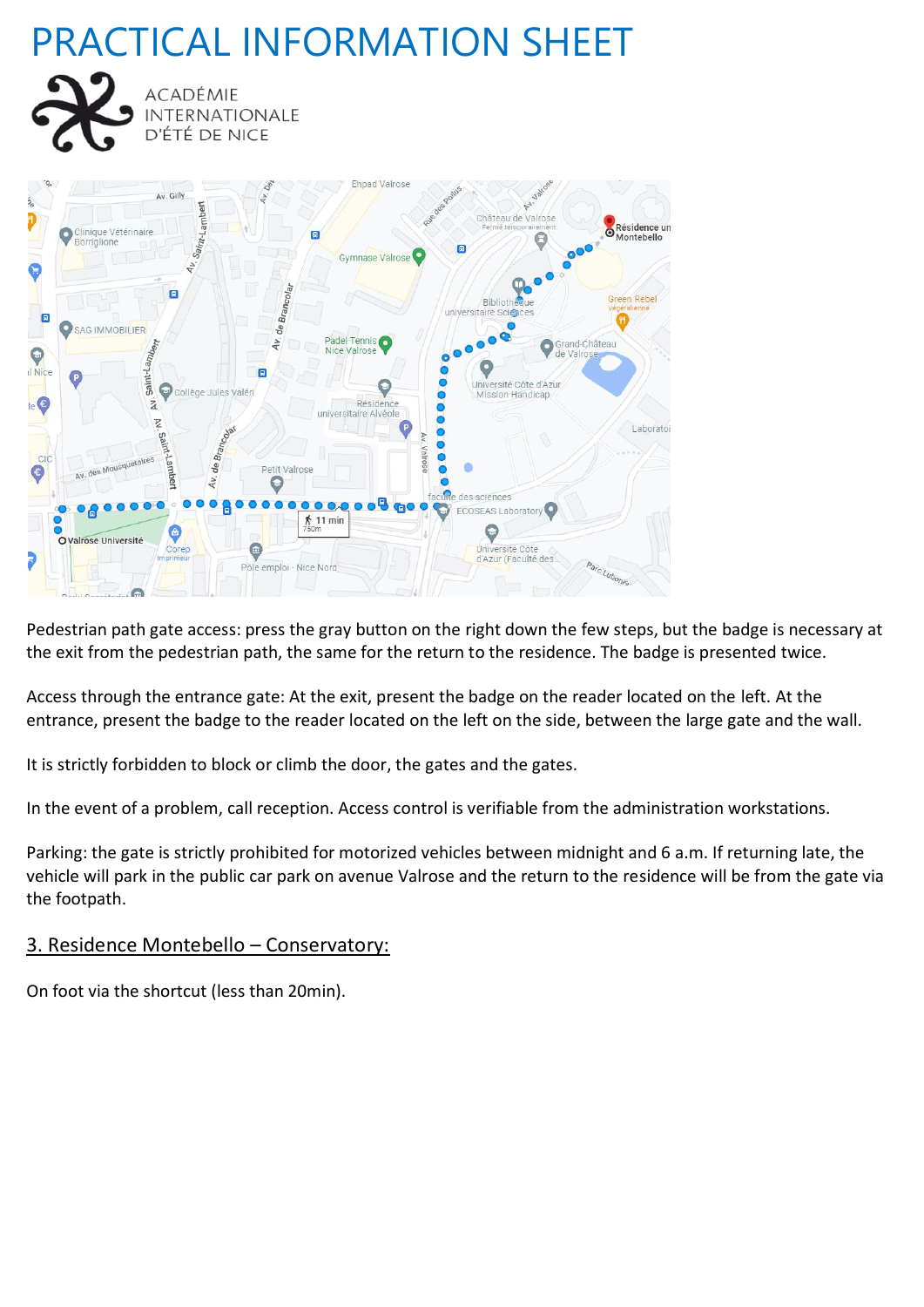



### 4. Airport – Conservatory:

Tram Line 2 (Direction Port Lympia). Durandy stop. Go to boulevard Carabacel (5 min on foot) to take bus line 5 (Carabacel stop, direction Rimiez-Saint Georges). Get off at the "Commandant Gérome" stop. And walk to the conservatory.

Taxi: about 25 mins

### 5. SNCF station - Conservatory:

Tram Line 1 (direction Henri Sappia)→Valrose University stop→Bus N°16 at the Doyen Lépine stop (direction Cimiez Hôpital)⇢National Regional Conservatory stop

Taxi: about 15 mins